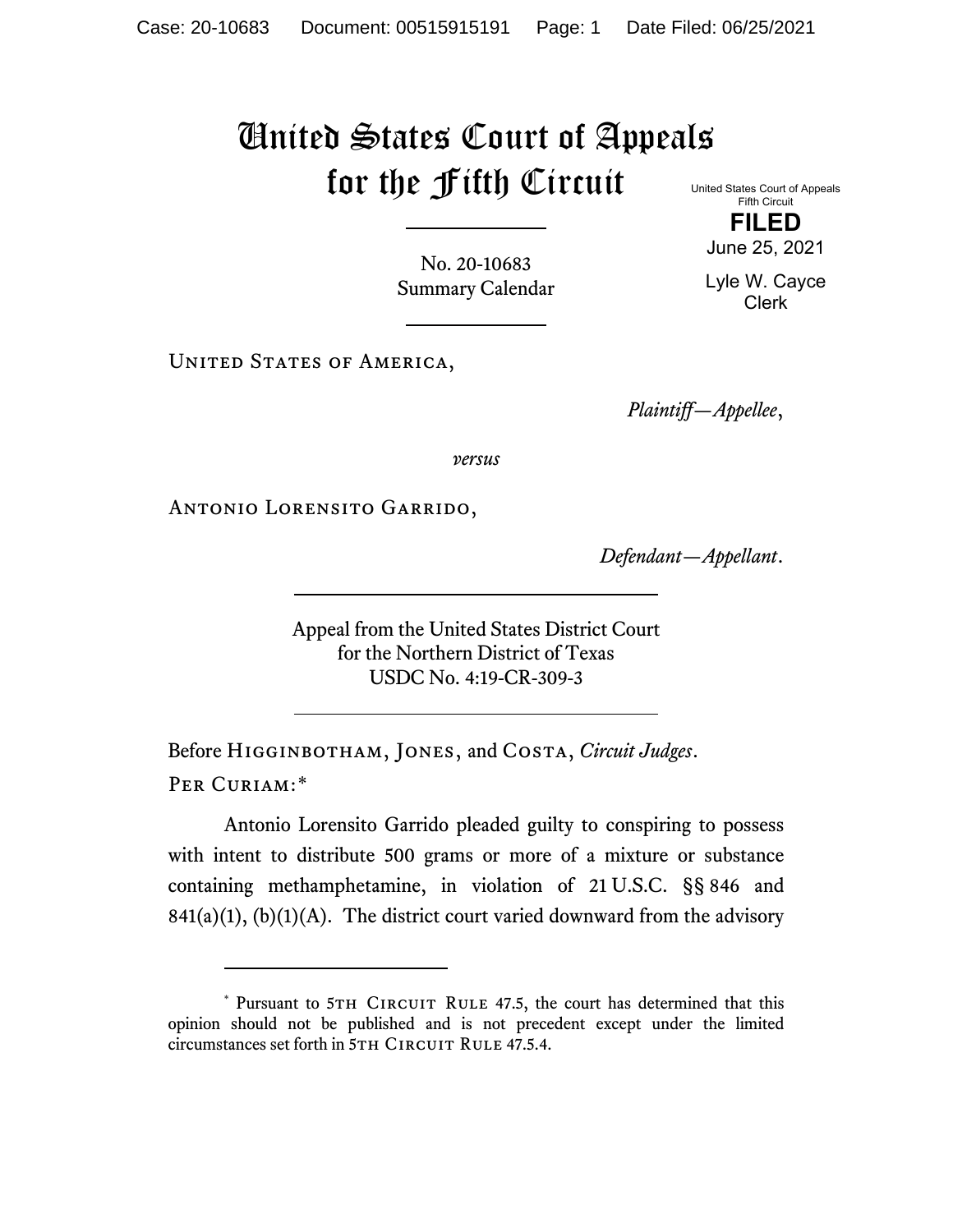## No. 20-10683

guidelines range and sentenced him to 144 months in prison with five years of supervised release. On appeal, he challenges the denial of a mitigating-role adjustment under U.S.S.G. § 3B1.2 and the imposition of an enhancement under U.S.S.G. § 2D1.1(b)(5). We find no error and affirm.

Under § 3B1.2, a downward adjustment is available to a defendant "who plays a part in committing the offense that makes him substantially less culpable than the average participant in the criminal activity." § 3B1.2, cmt. n.3(A). It is the defendant's burden to prove by a preponderance of the evidence that such an adjustment is warranted. *United States v. Torres-Hernandez*, 843 F.3d 203, 207 (5th Cir. 2016). To carry this burden, a defendant must show "(1) the culpability of the average participant in the criminal activity; and (2) that [he] was substantially less culpable than that participant." *United States v. Castro*, 843 F.3d 608, 613 (5th Cir. 2016) (footnote omitted). Whether a defendant is entitled to a § 3B1.2 adjustment is a factual determination reviewed for clear error, and "[a] factual finding is not clearly erroneous if it is plausible in light of the record read as a whole." *United States v. Gomez-Valle*, 828 F.3d 324, 327 (5th Cir. 2016) (internal quotation marks and citation omitted).

The commentary to § 3B1.2 provides a "non-exhaustive list of factors" for courts to consider in assessing culpability for purposes of this Guideline. *See* § 3B1.2, cmt. n.3(C)(i)–(v). As Lorensito Garrido notes, some of the factors tend to favor an adjustment here—for instance, there is no evidence that he planned or organized the criminal activity, or that he was involved in decision making. These "are only factors," however, *Torres-Hernandez*, 843 F.3d at 209, and "how those factors are weighed remains within the sentencing court's discretion," *id.* at 210. The focus of § 3B1.2 is the defendant's relative culpability, the determination of which is "heavily dependent" on the facts of his case. § 3B1.2, cmt. n.3(C); *see United States v. Escobar*, 866 F.3d 333, 335 (5th Cir. 2017). It is not apparent on this record